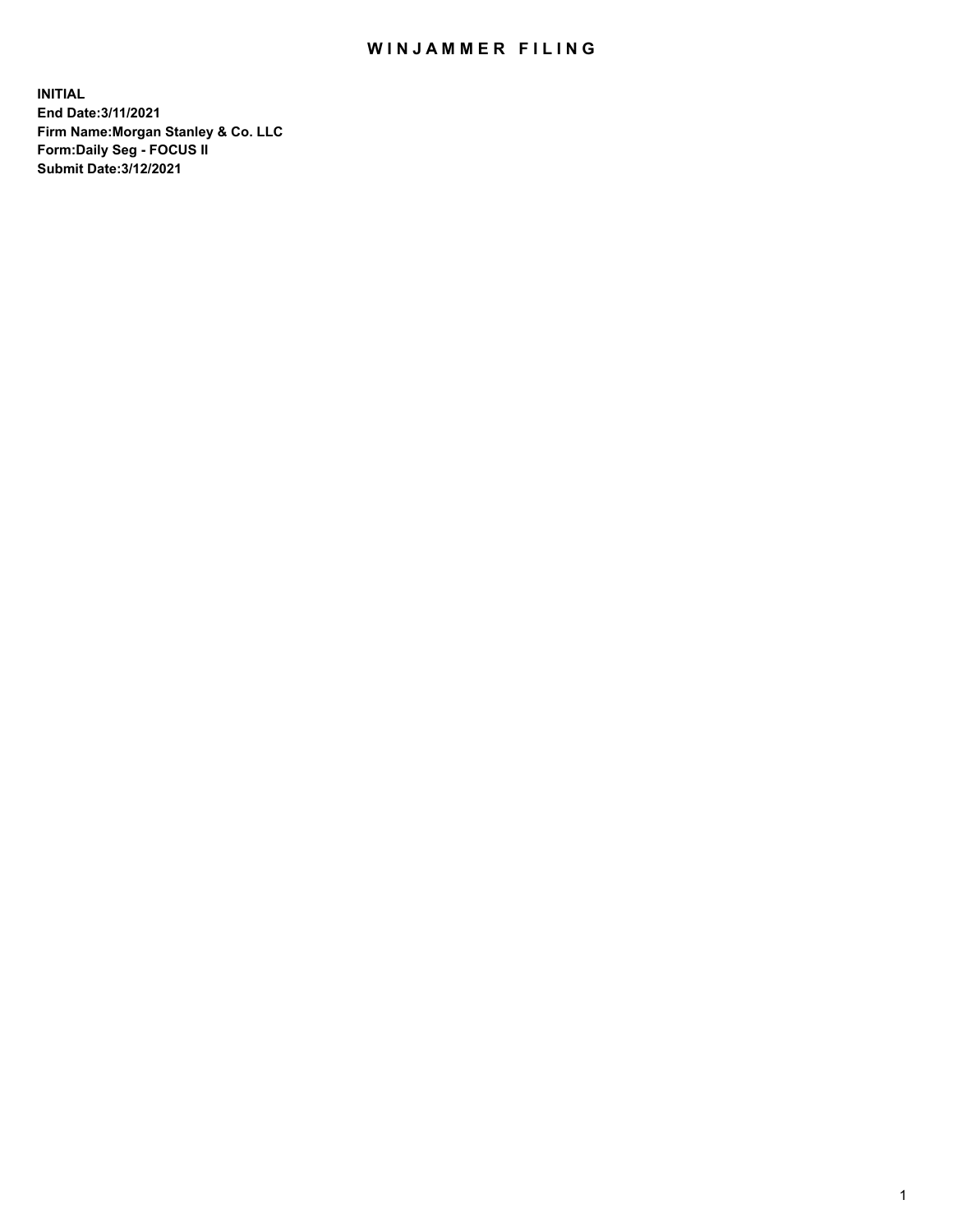**INITIAL End Date:3/11/2021 Firm Name:Morgan Stanley & Co. LLC Form:Daily Seg - FOCUS II Submit Date:3/12/2021 Daily Segregation - Cover Page**

| Name of Company                                                                                          | Morgan Stanley & Co. LLC     |
|----------------------------------------------------------------------------------------------------------|------------------------------|
| <b>Contact Name</b>                                                                                      | <b>Ikram Shah</b>            |
| <b>Contact Phone Number</b>                                                                              | 212-276-0963                 |
| <b>Contact Email Address</b>                                                                             | Ikram.shah@morganstanley.com |
|                                                                                                          |                              |
| FCM's Customer Segregated Funds Residual Interest Target (choose one):<br>a. Minimum dollar amount: ; or | 235,000,000                  |
| b. Minimum percentage of customer segregated funds required:% ; or                                       | <u>0</u>                     |
| c. Dollar amount range between: and; or                                                                  | <u>00</u>                    |
| d. Percentage range of customer segregated funds required between: % and %.                              | 0 <sup>0</sup>               |
| FCM's Customer Secured Amount Funds Residual Interest Target (choose one):                               |                              |
| a. Minimum dollar amount: ; or                                                                           | 140,000,000                  |
| b. Minimum percentage of customer secured funds required:%; or                                           | <u>0</u>                     |
| c. Dollar amount range between: and; or                                                                  | <u>0 0</u>                   |
| d. Percentage range of customer secured funds required between:% and%.                                   | 0 Q                          |
| FCM's Cleared Swaps Customer Collateral Residual Interest Target (choose one):                           |                              |
| a. Minimum dollar amount: ; or                                                                           | 92,000,000                   |
| b. Minimum percentage of cleared swaps customer collateral required:% ; or                               | <u>0</u>                     |
| c. Dollar amount range between: and; or                                                                  | 0 Q                          |
| d. Percentage range of cleared swaps customer collateral required between:% and%.                        | 0 <sub>0</sub>               |

Attach supporting documents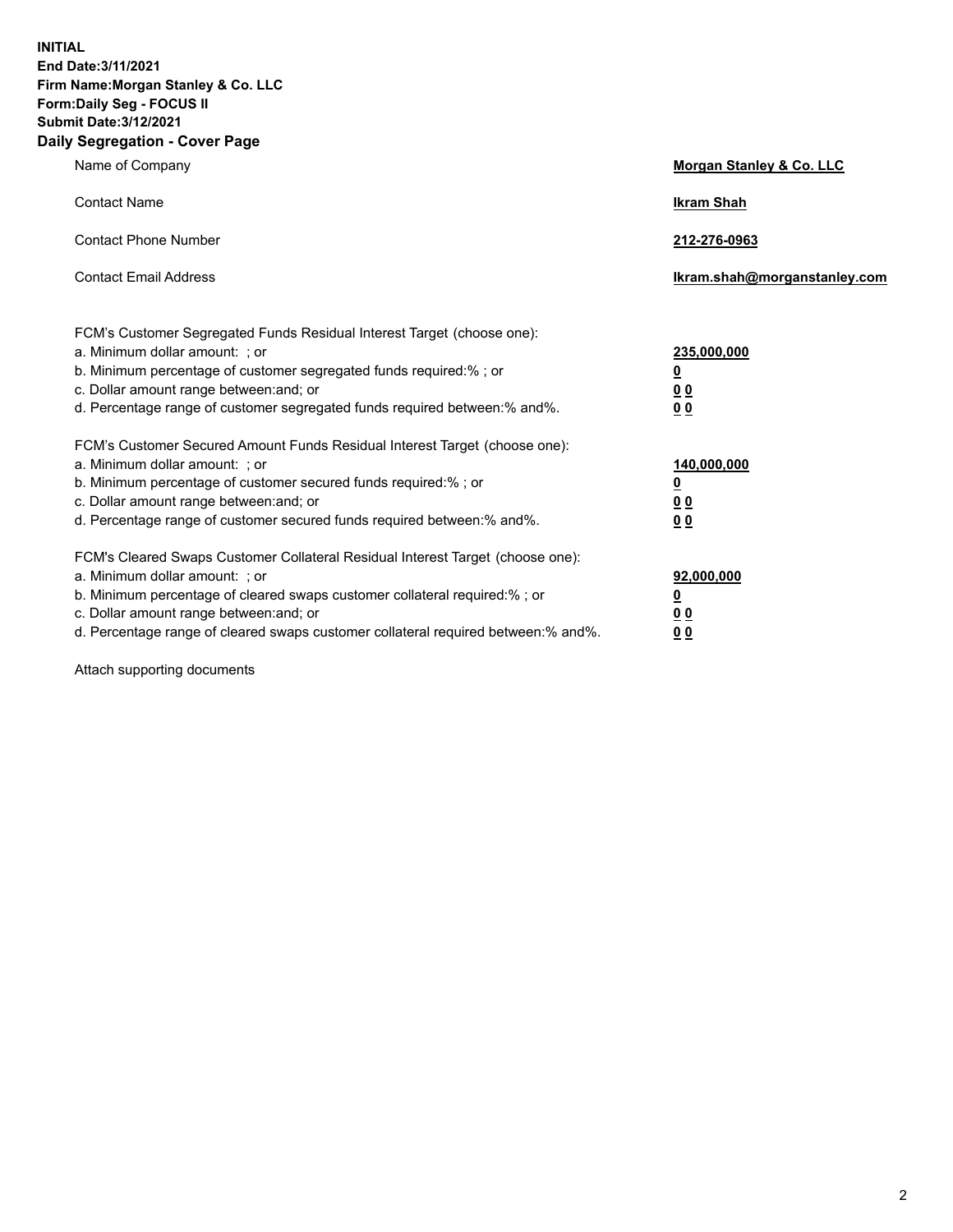## **INITIAL End Date:3/11/2021 Firm Name:Morgan Stanley & Co. LLC Form:Daily Seg - FOCUS II Submit Date:3/12/2021 Daily Segregation - Secured Amounts**

Foreign Futures and Foreign Options Secured Amounts Amount required to be set aside pursuant to law, rule or regulation of a foreign government or a rule of a self-regulatory organization authorized thereunder 1. Net ledger balance - Foreign Futures and Foreign Option Trading - All Customers A. Cash **4,476,240,639** [7315]

- 
- 2. Net unrealized profit (loss) in open futures contracts traded on a foreign board of trade **956,579,430** [7325]
- 3. Exchange traded options
	- a. Market value of open option contracts purchased on a foreign board of trade **21,061,373** [7335]
	- b. Market value of open contracts granted (sold) on a foreign board of trade **-18,523,291** [7337]
- 4. Net equity (deficit) (add lines 1. 2. and 3.) **7,730,483,118** [7345]
- 5. Account liquidating to a deficit and account with a debit balances gross amount **37,638,199** [7351] Less: amount offset by customer owned securities **-33,856,456** [7352] **3,781,743**
- 6. Amount required to be set aside as the secured amount Net Liquidating Equity Method (add lines 4 and 5)
- 7. Greater of amount required to be set aside pursuant to foreign jurisdiction (above) or line 6.

## FUNDS DEPOSITED IN SEPARATE REGULATION 30.7 ACCOUNTS

- 1. Cash in banks
	- A. Banks located in the United States **452,021,708** [7500]
	- B. Other banks qualified under Regulation 30.7 **839,634,489** [7520] **1,291,656,197**
- 2. Securities
	- A. In safekeeping with banks located in the United States **539,304,663** [7540]
	- B. In safekeeping with other banks qualified under Regulation 30.7 **22,513,944** [7560] **561,818,607**
- 3. Equities with registered futures commission merchants
	-
	- B. Securities **0** [7590]
	- C. Unrealized gain (loss) on open futures contracts **-1,717,350** [7600]
	- D. Value of long option contracts **0** [7610]
	- E. Value of short option contracts **0** [7615] **21,267,096** [7620]
- 4. Amounts held by clearing organizations of foreign boards of trade
	- A. Cash **0** [7640]
	- B. Securities **0** [7650]
	- C. Amount due to (from) clearing organization daily variation **0** [7660]
	- D. Value of long option contracts **0** [7670]
	- E. Value of short option contracts **0** [7675] **0** [7680]
- 5. Amounts held by members of foreign boards of trade
	-
	-
	- C. Unrealized gain (loss) on open futures contracts **958,296,779** [7720]
	- D. Value of long option contracts **21,061,373** [7730]
	- E. Value of short option contracts **-18,523,291** [7735] **6,123,394,200**
- 6. Amounts with other depositories designated by a foreign board of trade **0** [7760]
- 7. Segregated funds on hand **0** [7765]
- 8. Total funds in separate section 30.7 accounts **7,998,136,100** [7770]
- 9. Excess (deficiency) Set Aside for Secured Amount (subtract line 7 Secured Statement Page 1 from Line 8)
- 10. Management Target Amount for Excess funds in separate section 30.7 accounts **140,000,000** [7780]
- 11. Excess (deficiency) funds in separate 30.7 accounts over (under) Management Target **123,871,239** [7785]

**0** [7305]

B. Securities (at market) **2,295,124,967** [7317]

[7354] **7,734,264,861** [7355]

**7,734,264,861** [7360]

[7530]

[7570]

A. Cash **22,984,446** [7580]

 A. Cash **3,429,252,979** [7700] B. Securities **1,733,306,360** [7710] [7740] **263,871,239** [7380]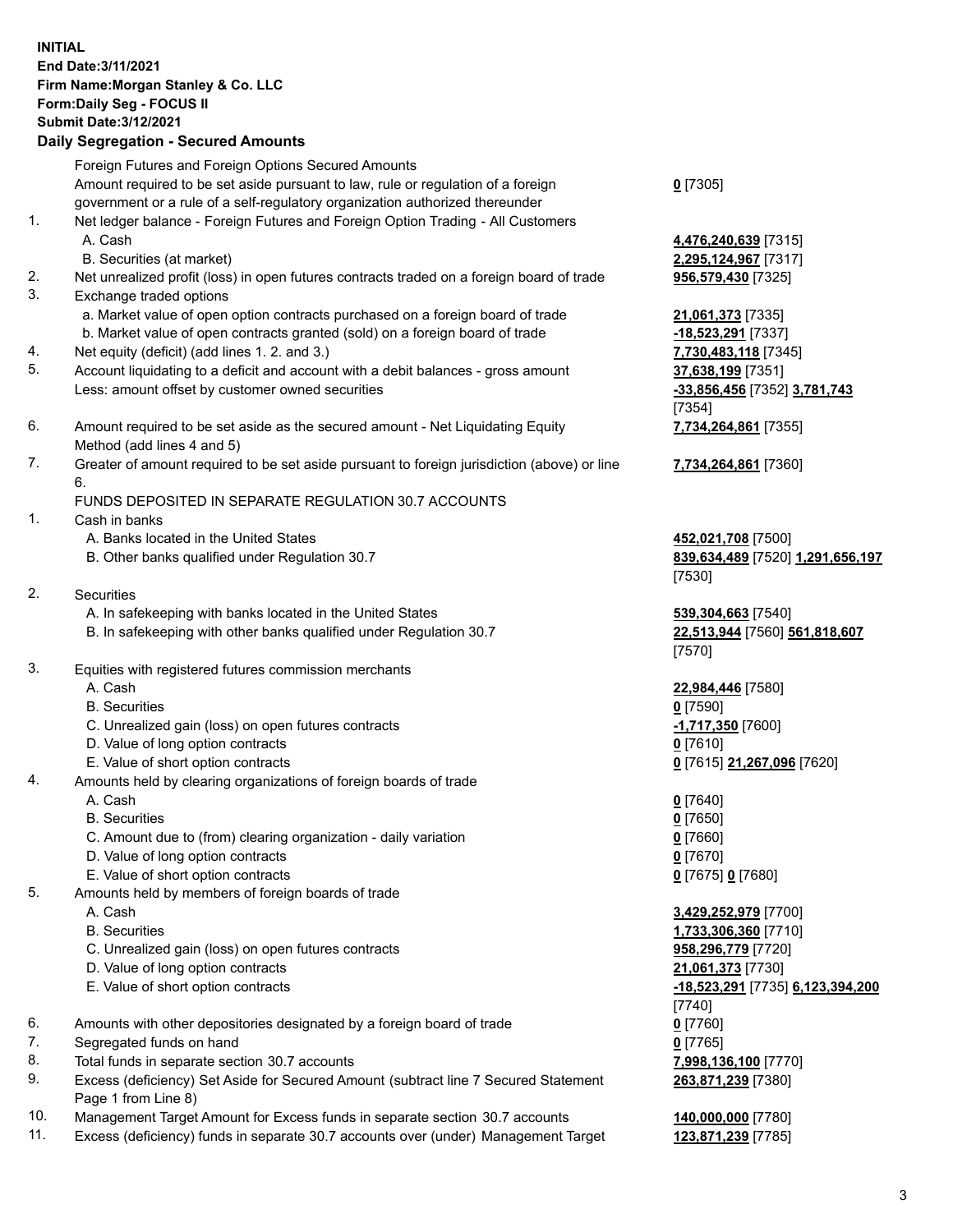**INITIAL End Date:3/11/2021 Firm Name:Morgan Stanley & Co. LLC Form:Daily Seg - FOCUS II Submit Date:3/12/2021 Daily Segregation - Segregation Statement** SEGREGATION REQUIREMENTS(Section 4d(2) of the CEAct) 1. Net ledger balance A. Cash **15,883,193,234** [7010] B. Securities (at market) **7,955,774,997** [7020] 2. Net unrealized profit (loss) in open futures contracts traded on a contract market **1,582,736,558** [7030] 3. Exchange traded options A. Add market value of open option contracts purchased on a contract market **687,472,106** [7032] B. Deduct market value of open option contracts granted (sold) on a contract market **-406,467,784** [7033] 4. Net equity (deficit) (add lines 1, 2 and 3) **25,702,709,111** [7040] 5. Accounts liquidating to a deficit and accounts with debit balances - gross amount **360,514,239** [7045] Less: amount offset by customer securities **-349,265,618** [7047] **11,248,621** [7050] 6. Amount required to be segregated (add lines 4 and 5) **25,713,957,732** [7060] FUNDS IN SEGREGATED ACCOUNTS 7. Deposited in segregated funds bank accounts A. Cash **4,625,920,063** [7070] B. Securities representing investments of customers' funds (at market) **0** [7080] C. Securities held for particular customers or option customers in lieu of cash (at market) **1,196,341,343** [7090] 8. Margins on deposit with derivatives clearing organizations of contract markets A. Cash **13,211,668,499** [7100] B. Securities representing investments of customers' funds (at market) **0** [7110] C. Securities held for particular customers or option customers in lieu of cash (at market) **6,759,433,654** [7120] 9. Net settlement from (to) derivatives clearing organizations of contract markets **9,373,214** [7130] 10. Exchange traded options A. Value of open long option contracts **687,472,106** [7132] B. Value of open short option contracts **-406,467,784** [7133] 11. Net equities with other FCMs A. Net liquidating equity **7,821,010** [7140] B. Securities representing investments of customers' funds (at market) **0** [7160] C. Securities held for particular customers or option customers in lieu of cash (at market) **0** [7170] 12. Segregated funds on hand **0** [7150] 13. Total amount in segregation (add lines 7 through 12) **26,091,562,105** [7180] 14. Excess (deficiency) funds in segregation (subtract line 6 from line 13) **377,604,373** [7190]

- 15. Management Target Amount for Excess funds in segregation **235,000,000** [7194]
- 16. Excess (deficiency) funds in segregation over (under) Management Target Amount Excess

**142,604,373** [7198]